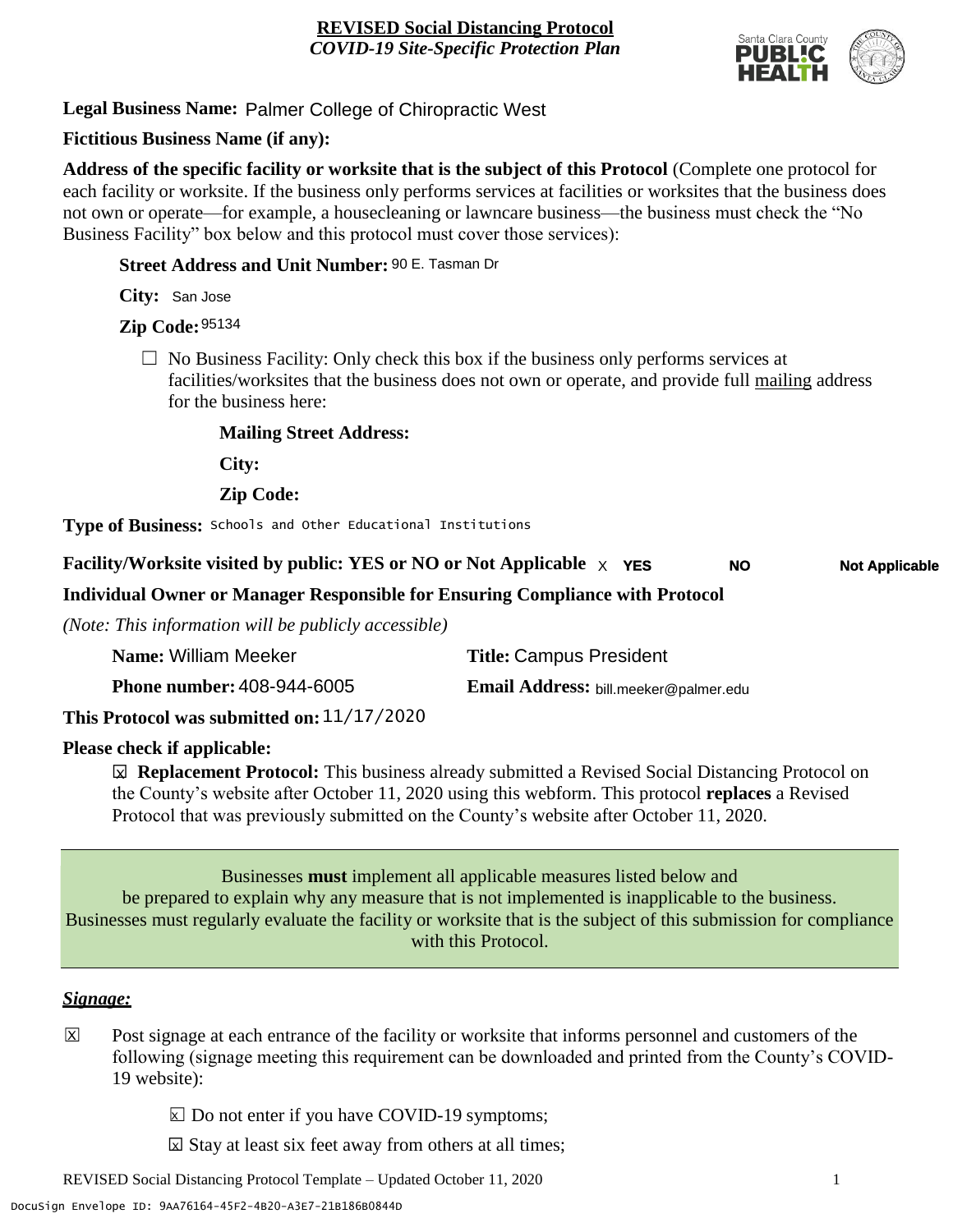

- ☐ Face coverings required to enter (except for very young children, if medically inadvisable, or X for communication by or with people who are hearing impaired);
- ⊠ Cover sneezes and coughs with cloth, tissue, or elbow;
- ⊠ Do not shake hands or engage in unnecessary physical contact.
- Post signage at appropriate locations throughout the facility/worksite reminding everyone to wear face coverings and stay at least six feet away from others. X
- Post a copy of your updated COVID-19 PREPARED Sign and Social Distancing Protocol Visitor Information Sheet at each entrance where they can easily be viewed. These documents will be provided to you electronically when you submit this Revised Social Distancing Protocol.  $\mathbb{Z}$

#### *Personnel Training:*

- After submission, distribute copies of the completed Protocol to all personnel, and train all personnel on this Protocol.  $\mathbf x$
- $\Box$  For businesses that perform services for facilities or worksites that the business does not own or operate, distribute a copy of the completed Protocol to the owner or operator of each facility or worksite where the business performs services.
- Train personnel on basic information regarding COVID-19 from the CDC available at [https://www.cdc.gov/coronavirus/2019-ncov/index.html,](https://www.cdc.gov/coronavirus/2019-ncov/index.html) including how to prevent COVID-19 from spreading, who is especially vulnerable to the disease, and when to seek medical attention.  $\mathsf{X}$
- Train personnel on screening themselves for COVID-19 symptoms, including temperature and/or symptom checks using CDC guidelines available at [https://www.cdc.gov/coronavirus/2019-](https://www.cdc.gov/coronavirus/2019-ncov/symptoms-testing/symptoms.html) [ncov/symptoms-testing/symptoms.html.](https://www.cdc.gov/coronavirus/2019-ncov/symptoms-testing/symptoms.html) https://www.cdc.gov/coronavirus/2019- ncov/symptoms-testing/symptoms.html  $|\mathsf{X}|$
- Train personnel on the need to stay home and get tested if they have a frequent cough, fever, difficulty breathing, chills, muscle or body aches, headache, sore throat, nausea, vomiting, diarrhea, tiredness, or recent loss of taste or smell. Ensure all personnel know they must also stay home if they or someone they live with has been diagnosed with COVID-19, or if they've had close contact with someone diagnosed with COVID-19.  $\overline{\mathsf{x}}$
- Train personnel on County guidance for when it is safe to return to work if they have COVID-19 symptoms, have tested positive for COVID-19, or have had close contact with someone who has tested positive for COVID-19. County guidelines are available at: [https://www.sccgov.org/sites/covid19/Pages/business-guidance.aspx#business\\_safety\\_guidance.](https://www.sccgov.org/sites/covid19/Pages/business-guidance.aspx#business_safety_guidance.) https://www.sccgov.org/sites/covid19/Pages/business-guidance.aspx#business\_safety\_guidance  $\overline{\mathbf{x}}$
- Train personnel on the need for frequent handwashing with soap and water, mandatory face coverings, the importance of social distancing, and other measures required in this Protocol.  $\overline{\mathsf{x}}$
- Train personnel on the importance of getting tested for COVID-19 in accordance with County guidance available at [https://www.sccgov.org/sites/covid19/Pages/covid19-testing.aspx,](https://www.sccgov.org/sites/covid19/Pages/covid19-testing.aspx) and explain that testing is available through their healthcare provider or at free community testing sites [\(www.sccfreetest.org](http://www.sccfreetest.org/) ).  $\vert X \vert$
- Inform personnel that they can report any deficiencies in compliance with Social Distancing Protocol requirements by this business or any other at which they may work at [www.sccCOVIDconcerns.org](http://www.scccovidconcerns.org/) or by calling the County Office of Labor Standards Enforcement Advice Line at 866-870-7725.  $\overline{\mathbf{x}}$
- Inform personnel about employer or government-sponsored leave benefits that personnel may be entitled  $\boxtimes$

REVISED Social Distancing Protocol Template – Updated October 11, 2020 2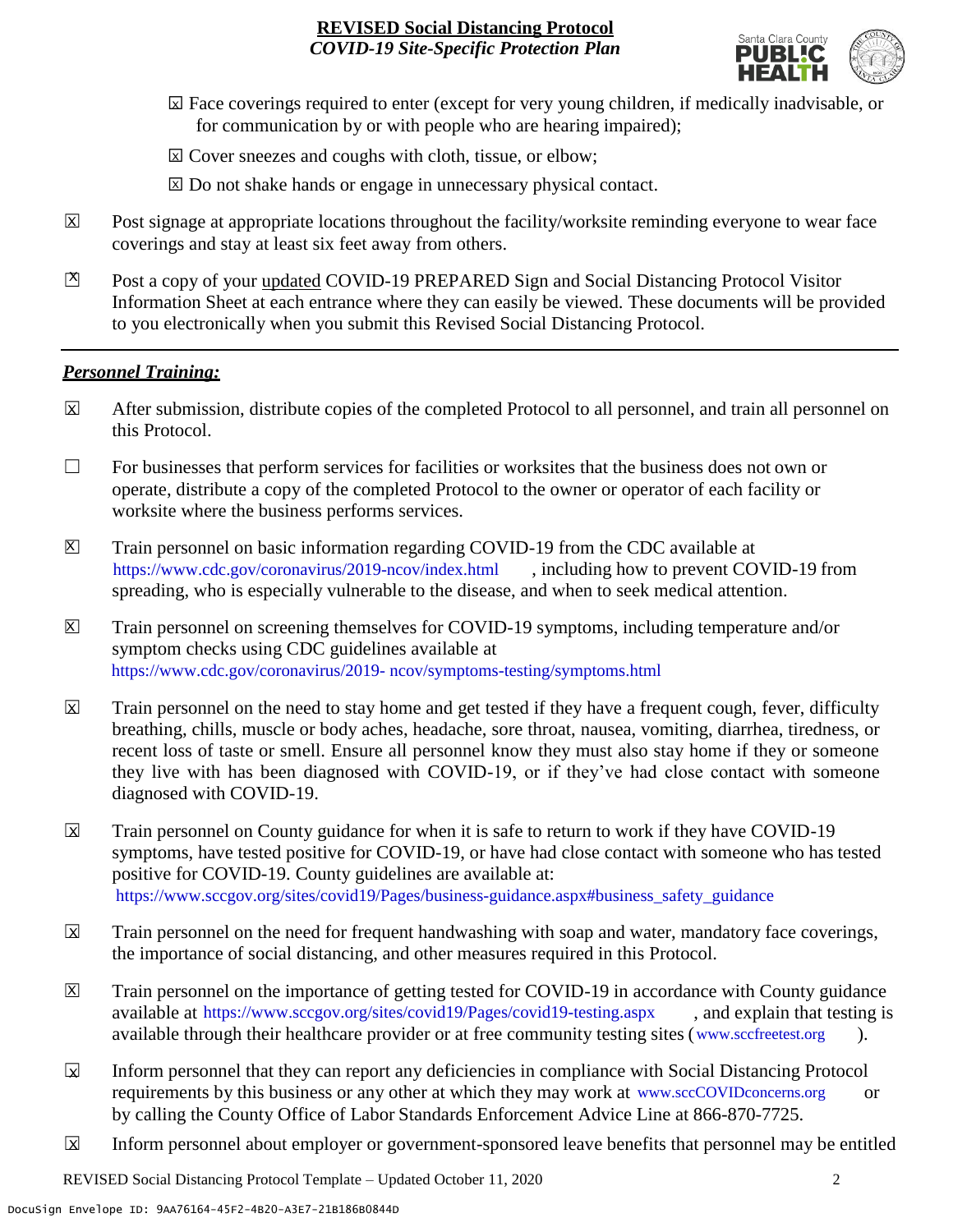

to receive, including those benefits identified at the following address: [https://www.labor.ca.gov/coronavirus2019/#chart.](https://www.labor.ca.gov/coronavirus2019/#chart) https://www.labor.ca.gov/coronavirus2019/#chart

- Train personnel on new or modified COVID-19 safety measures immediately upon updating this Protocol.  $\boxtimes$
- $\Box$  Optional—Describe other measures this business plans to take to train personnel on COVID-19 safety and related issues:

#### *Individual Control Measures and Screenings:*

- Maximize the number of personnel who work from home. Businesses must direct all personnel who can perform their assigned work duties from home to do so, and they must prohibit those personnel from performing those work duties at the facility or worksite.  $|\overline{X}|$
- For personnel who are not working from home:  $\boxtimes$ 
	- Direct all workers not to come to work if sick or exhibiting symptoms of COVID-19.  $\overline{\mathbf{x}}$
	- Ask all personnel if they have COVID-19 symptoms at the beginning of each shift, and screen all other people before they enter the facility or worksite. Send personnel home if they report COVID-19 symptoms. (\*Note, temperature screenings with thermometer or thermal scanner are not required, and can increase COVID-19 risk if many employees convene in the same place for temperature screening.) X
	- Require all persons, except those exempted from face covering requirements, to properly wear face coverings at all times in accordance with the California Department of Public Health's mandatory Guidance for the Use of Face Coverings and the Health Officer's Order. Exemptions to the face coverings requirement include very young children, people for whom face coverings are medically inadvisable, or for communication by or with people who are hearing impaired.  $\mathbf{X}$
- ☐ Optional—Describe other measures:

#### *Handwashing and Hand-Sanitizing Protocols:*

- Encourage frequent handwashing or use of hand sanitizer and provide frequent breaks for handwashing.  $\mathbf{x}$
- Hand sanitizer and/or soap and water are available at or near the site entrance, at checkout counters, and at various locations throughout the site to enable the public and staff to frequently clean their hands.  $\overline{\mathbf{x}}$
- Handwashing and other sanitary facilities are operational and stocked at all times.  $\mathbf{x}$
- ☐ Optional—Describe other measures:

#### *Cleaning and Disinfecting Protocols*

☐ Thoroughly and regularly clean any high traffic areas (including seating areas, break rooms, bathrooms, and other common areas) and frequently disinfect any high-contact surfaces (including doorknobs, handrails, counters, tables, checkout areas, cash registers, telephones, elevator controls, etc.).  $\overline{\mathsf{x}}$ 

REVISED Social Distancing Protocol Template – Updated October 11, 2020 3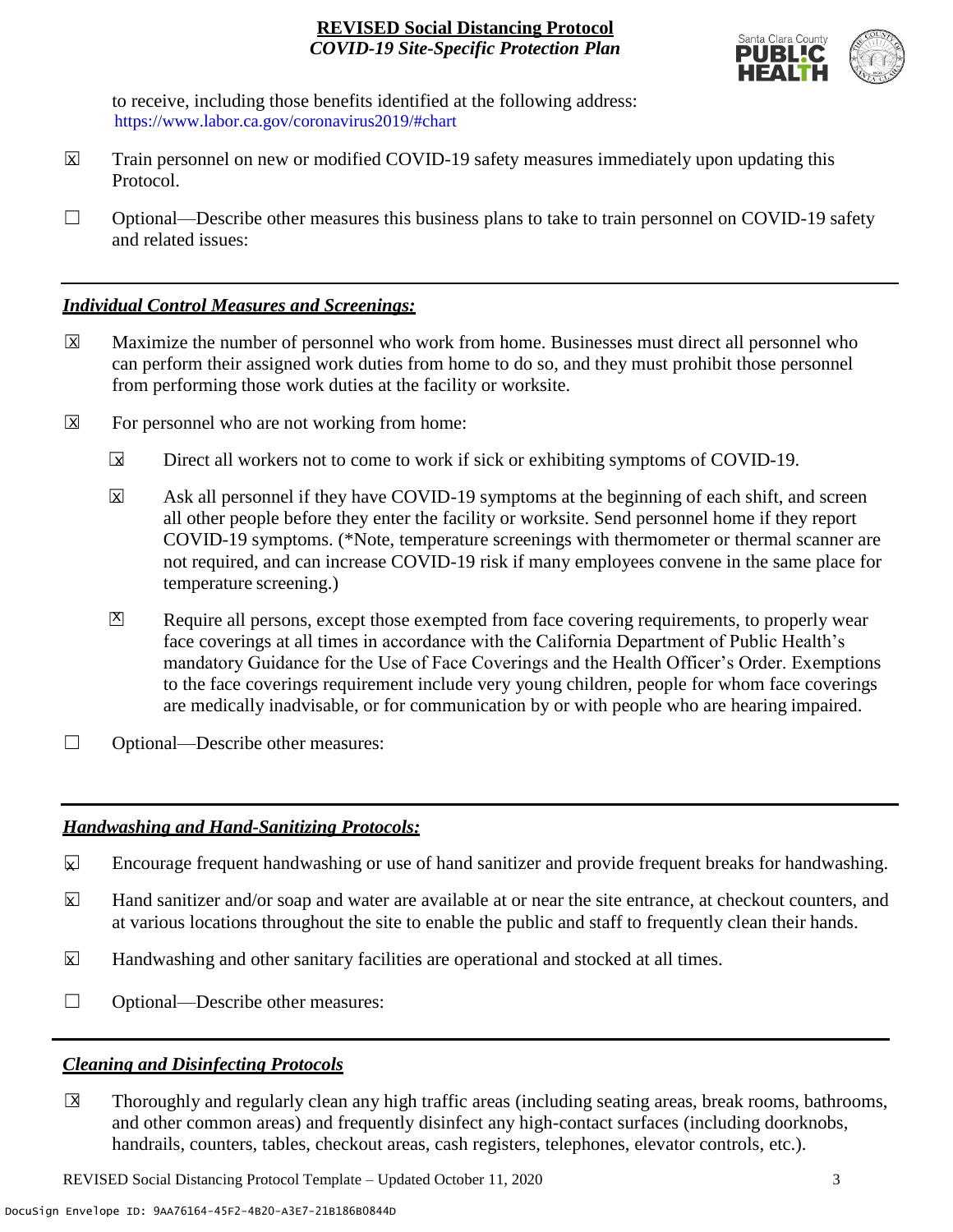

- □ Disinfecting wipes that are effective against COVID-19 are available for use by customers and personnel near shopping carts and baskets if shopping carts and baskets are used at the facility.
- $\Box$  Assign staff to disinfect carts and baskets regularly that are used at the facility if shopping carts and baskets are used at the facility.
- Disinfect any shared equipment and touchable surfaces like payment portals and pens after each use.  $\Box$
- Install contactless devices (including contactless payment systems, motion sensor lights, automatic soap and towel dispensers, and contactless timecard systems) if possible.  $\overline{\mathbf{x}}$
- Adjust operational hours to provide adequate time for cleaning and stocking with social distancing, and provide time for any workers to clean between shifts.  $\sqrt{X}$
- To improve ventilation, filtration, and outdoor air exchange:  $\overline{\mathsf{x}}$ 
	- $\boxtimes$  Evaluate HVAC system (if applicable) to make sure it is properly functioning, and have it regularly serviced.
	- $\boxtimes$  Consider upgrades to HVAC and building air filtration systems and implement any feasible improvements to these systems (for example, to enhance air filtration efficiency and increase the percentage of outdoor air through the HVAC system).
	- $\boxdot$  Open windows and doors throughout the facility when environmental, building, and safety conditions allow.
- ☐ Optional—Describe other measures:

#### *Measures to Maintain Social Distancing:*

- Limit the number of people in the facility/worksite to allow adequate social distancing (six feet minimum) at all times and to comply with any applicable capacity restrictions in the Health Officer Order.  $\mathbf{r}$ 
	- $\boxtimes$  Review, comply with, and enforce any applicable capacity limitations for the facility, following all instructions listed at www.sccgov.org/covidcapacity
- Designate a staff person to ensure that the maximum number of occupants is not exceeded, that all persons are wearing face coverings if required by the Health Officer Order, and that people entering comply with other provisions of this Protocol. Ensure that this person is more than six feet away from others to maintain adequate social distance.  $\overline{X}$
- Require that all persons at the facility/worksite stay at least six feet away from all other persons, except as strictly necessary to perform job functions. X
- Place tape or other markings at least six feet apart in customer line areas inside the store and on sidewalks at public entrances with signs directing customers to use the markings to maintain social distance. X
- $\Box$  If feasible, increase remote (online and telephone) purchasing, delivery, and curbside pickup service options.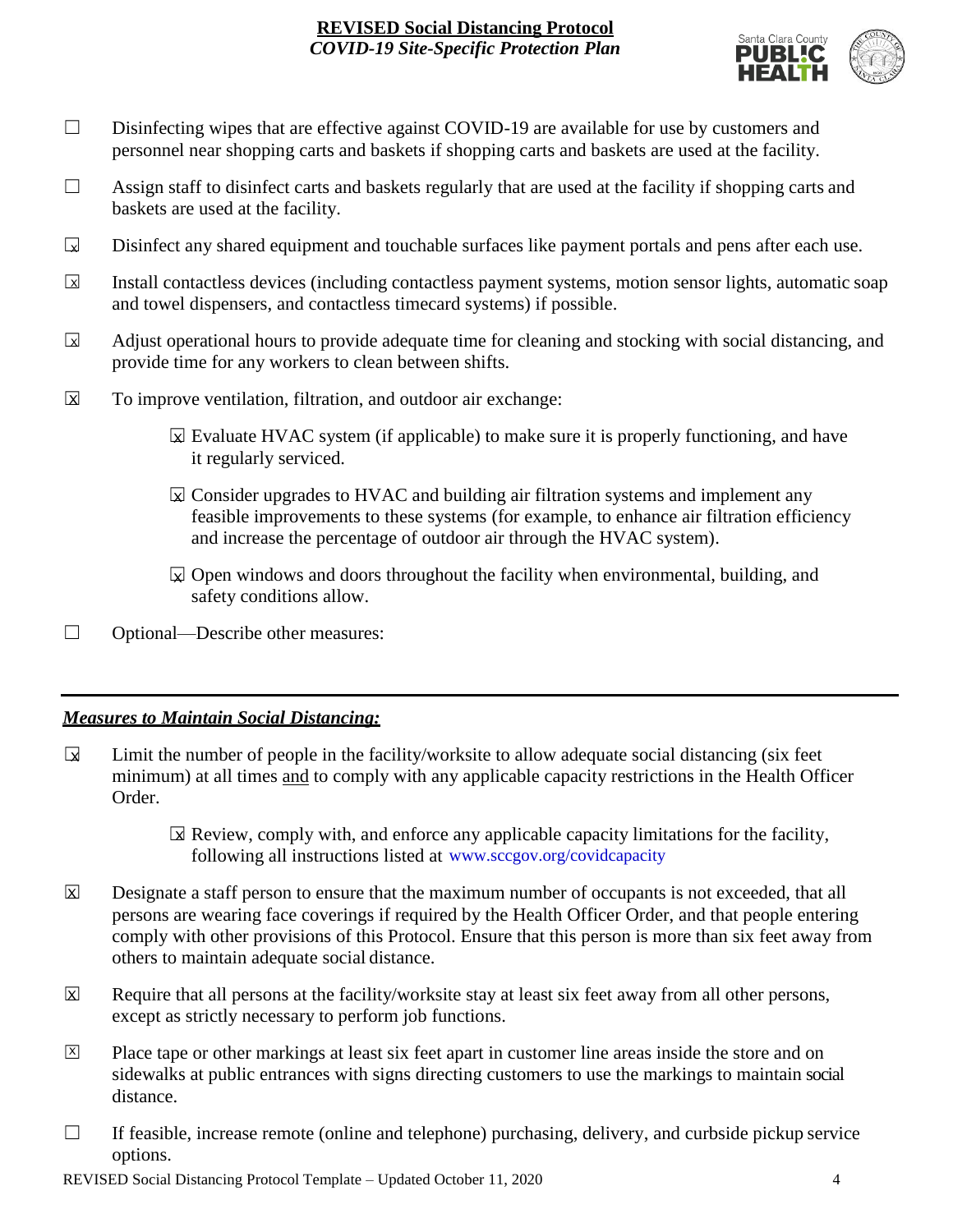

- $\Box$  Separate order areas from delivery areas to prevent customers from gathering.
- Minimize any in-person meetings and adjust those that are necessary to ensure adequate social distancing.  $\overline{x}$
- $\Box$  Stagger personnel breaks, in compliance with wage and hour regulations, to reduce the number of workers taking breaks together.
- Where possible, create outdoor break areas with shade covers as a substitute for indoor break areas. Encourage staff to eat their meals and take their breaks socially distanced outdoors when conditions allow.  $\overline{x}$
- ☐ Limit access to or close indoor break rooms to encourage use of outdoor break areas and prevent crowding. Discourage or prohibit eating or drinking in small, enclosed break rooms if less risky alternative areas exist for staff to take their meals (such as outdoors or socially distanced at individual workstations).
- Require workers to maintain 6-foot social distance at all times while on breaks, and preferably more distance if eating or drinking. Reconfigure break areas to facilitate social distancing. X
- $\Box$  Maximize the use of outdoor space for interactions or transactions with customers to minimize the time that customers and personnel are indoors, particularly when in close proximity to one another.
- ☐ Optional—Describe other measures:

#### *Procedure if a Person at the Facility/Worksite Tests Positive for COVID-19*

- $\boxtimes$  Review and comply with all measures listed at [www.sccsafeworkplace.org](http://www.sccsafeworkplace.org/) in the event of a confirmed case of COVID-19 amongst personnel. X
- ☐ Create, and post in an area easily viewable by personnel, a plan to comply with all applicable in the event of a confirmed case of COVID-19 amongst personnel. Depending on the type of facility, these measures will likely include, among others:  $\overline{X}$ measures listed at www.sccsafeworkplace.org
	- Immediately removing the infected person from the facility/worksite and ensuring they are no longer occupying the same space as any other personnel.  $\vert X \vert$
	- Instructing the infected person to stay home and isolate in accordance with the instructions listed at [www.sccsafeworkplace.org.](file:///C:/Users/raphael.rajendra/AppData/Local/Microsoft/Windows/INetCache/Content.Outlook/PTLHNOTE/www.sccsafeworkplace.org) www.sccsafeworkplace.org X
	- Notifying the County Public Health Department within four hours of learning of the positive case by following the instructions at www.sccsafeworkplace.org  $\overline{X}$
	- Identifying any workers (and customers, if known) who had close contact with the infected person.  $\overline{X}$
	- Complying immediately with any case investigation, contact tracing, and worksite investigation measures by the County Public Health Department. This will include providing the names, addresses, phone numbers, and work dates and times for close contacts of the infected person, which employers are required by law to provide to the County Public Health Department upon request.  $\boxed{\mathsf{X}}$

REVISED Social Distancing Protocol Template – Updated October 11, 2020 5 Excluding all close contacts from the facility/worksite or any other jobsite in accordance with  $\sqrt{X}$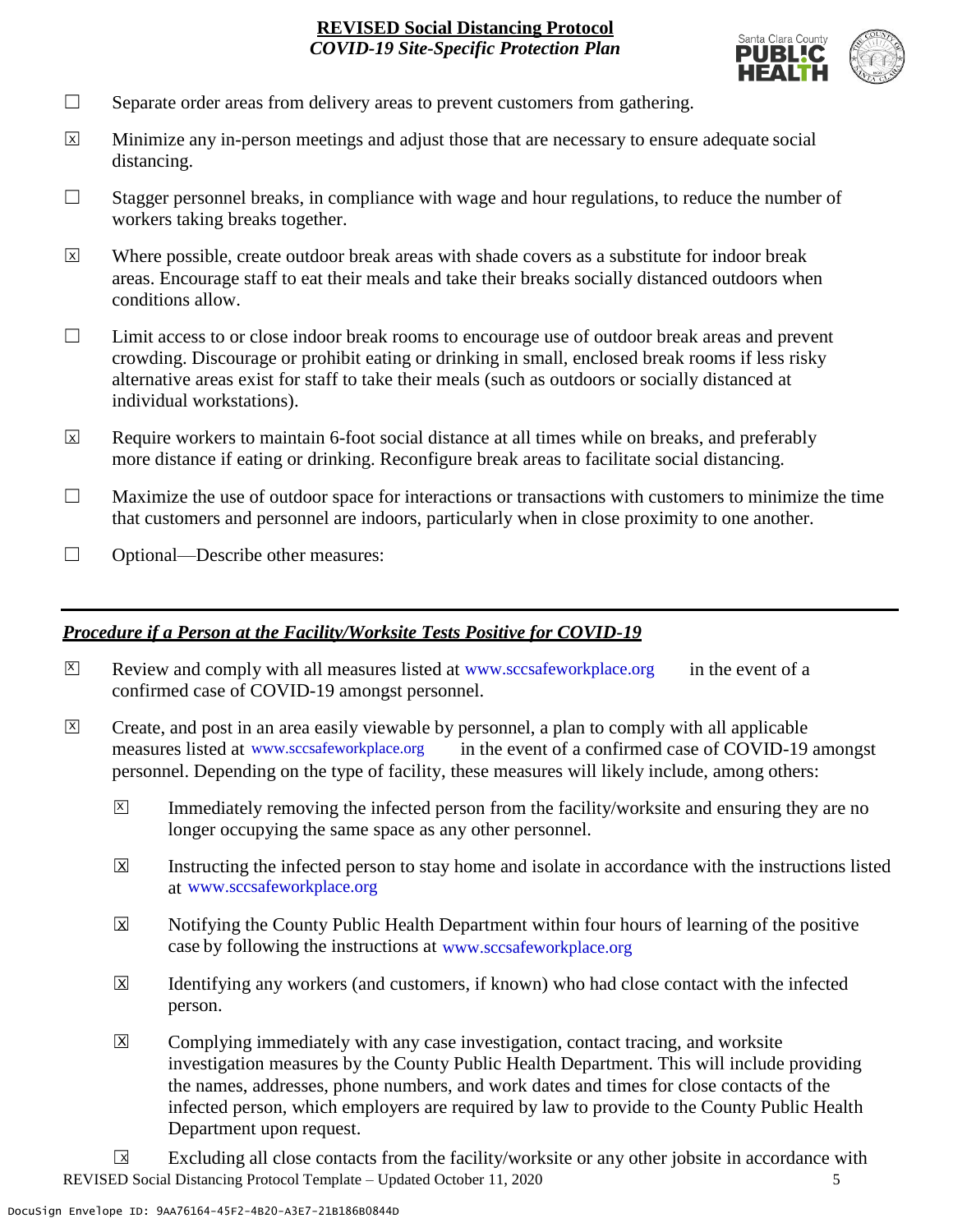

the instructions listed at www.sccsafeworkplace.org

Implementing cleaning and disinfection measures for areas recently visited by the infected person as set forth in [www.sccsafeworkplace.org,](http://www.sccsafeworkplace.org/) and closing off areas visited by the infected person until cleaning and disinfection is complete.  $\overline{\mathsf{x}}$ 

#### *Additional Measures*

- Review and implement measures in any applicable industry-specific directives issued by the County Health Officer and COVID-19 Industry-Specific Guidance issued by the California Department of Public Health. X
- $\Box$  Describe any additional health and safety measures implemented (e.g. providing restricted shopping hours for seniors and other individuals at high risk for COVID-19):

#### *Certification*

- ☐ I affirm that this business will provide all personnel with a copy of this Revised Social Distancing Protocol and conduct trainings as required in this Revised Social Distancing Protocol; that this business will post copies of the updated COVID-19 PREPARED Sign, Social Distancing Protocol Visitor Information Sheet, and signage as required herein; that any signage posted pursuant to the instructions listed at www.sccgov.org/covidcapacity is accurate; that the business will implement all applicable measures as set forth herein; that this Revised Social Distancing Protocol may be made publicly available; that I am authorized to complete and sign this certification on behalf of this business; that I understand that failure to comply with requirements imposed by the Health Officer of the County of Santa Clara (including this Revised Social Distancing Protocol) is unlawful and may subject the business or responsible individuals to punishment by imprisonment or a fine or both; that this business accepts service by email at the email address indicated below of all documents associated with administrative enforcement of the Health Officer Order; and that all information in this Revised Social Distancing Protocol is complete and accurate to the best of my knowledge formed after diligent and thorough investigation.  $\overline{x}$
- ☐ I certify under penalty of perjury under the laws of the State of California that the foregoing is true and correct.  $\sqrt{x}$

Name: William Meeker

Date: 11/17/2020

Title: Campus President

Email: bill.meeker@palmer.edu

Phone: 408-944-6005

DocuSigned by: Signature: William Meeker 0B8873DCCE154C1...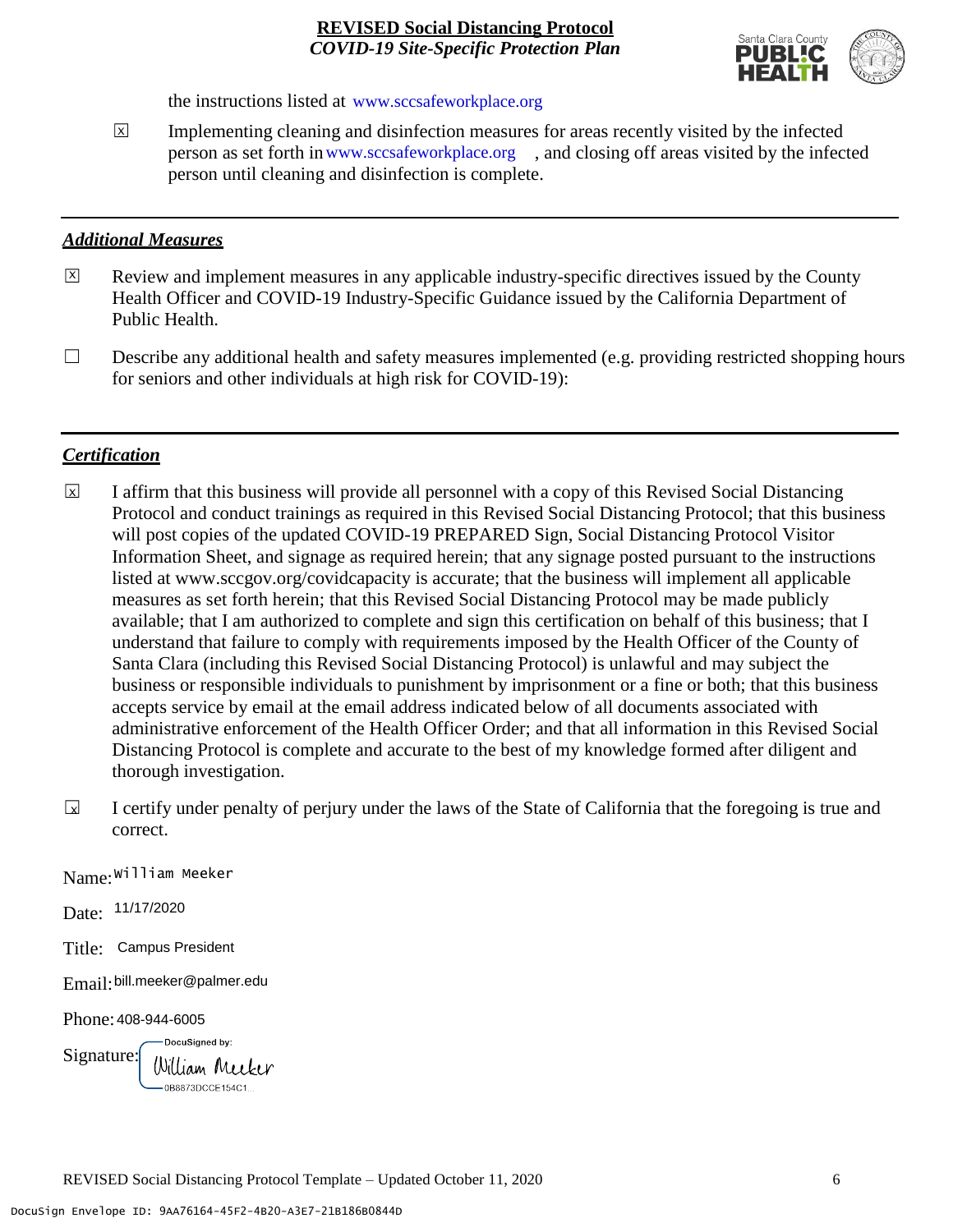## Social Distancing Protocol Visitor Information



11/17/2020

**Last updated: Business Name:** Palmer College of Chiropractic West**Address:** 90 E. Tasman Dr San Jose

95134

### **Summary of Customer-Facing Requirements**

- o Handwashing facilities or sanitizer is available near the facility entrance.
- o An employee has been designated to ensure the maximum number of customers is not exceeded and all persons are wearing face coverings.
- o Tape or marked at least six feet apart where people form lines.

#### **Report a Complaint**

If you are a customer or member of the public and would like to report a complaint about this or another business not following a Social Distancing Protocol, visit **[scccovidconcerns.org](https://aca-prod.accela.com/sccgoveh/Welcome.aspx)**.

If you are an employee, and would like to report a complaint about this business, visit **[www.sccfairworkplace.org](https://www.sccgov.org/sites/da/Pages/DA-office-site-home-page.aspx)** or call the Office of Labor Standards Enforcement at 866-870-7725.

#### **Learn More**

To view the County Health Officer's Order and other information related to COVID-19, visit sccgov.org/coronavirus. To view this business' social distancing protocol visit **[www.covid19prepared.org](https://www.sccgov.org/sites/covid19/Pages/social-distancing-protocol.aspx)**.

The person responsible for implementing this business's protocol is:

William Meeker

Name **Name is a strategie of the contract of the Title** 

bill.meeker@palmer.edu

Campus President

408-944-6005

Email Phone Number

sccgov.org/coronavirus Santa Clara County Emergency Operations Center Updated October 5, 2020